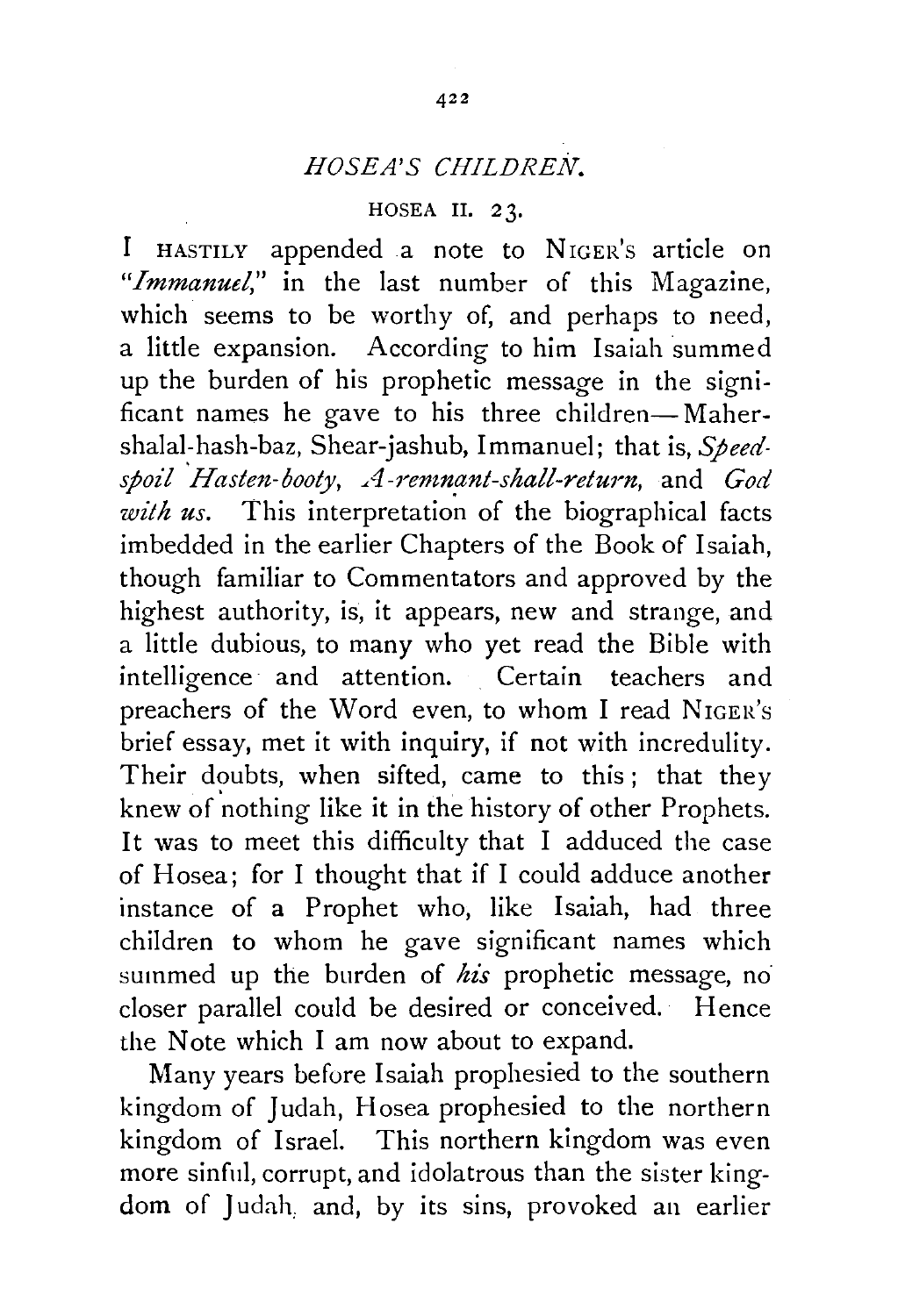doom. Its moral and spiritual condition was as low, and as hopeless, in the days of Hosea as was that of Judah in the later days of Isaiah. In substance, therefore, the message of Hosea to Israel was identical with that of Isaiah to Judah, though he cast it into a different form. *He also* had to warn the people to whom he was sent that, as the necessary and inevitable consequence of their corrupt and godless estate, they had exposed themselves to the judgment of God and to the anger and cupidity of man; that, weakened by their iniquities and divisions, they would be unable to resist the invading hosts of Assyria, and would be carried away captive by them into a strange land. And *he also*  had to assure them that, in the strange mercy of God, they should be purged from their sins by the miseries of their Captivity; and that, being purged, they should be restored to the land of their fathers, to serve the God of their fathers once more, and to start on a new and happier career.

This prophetic message, both in its aspects of warning and of comfort, he faithfully delivered to the sinful people, urging them to repent and amend, and above all to hold fast their trust in Jehovah even when his hand was heaviest upon them. But, like Isaiah, he was not content with delivering his message in words ; he also delivered it in those symbolic actions which, to an Oriental race, spoke louder than any words. Like Isaiah, and by the immediate direction of Jehovah, he embodied his message in the significant names he gave to the children that were born to him.

In the first Chapter of the Book which bears his name we are told what those names were, and what they meant. In Verse 4 we read of his firstborn: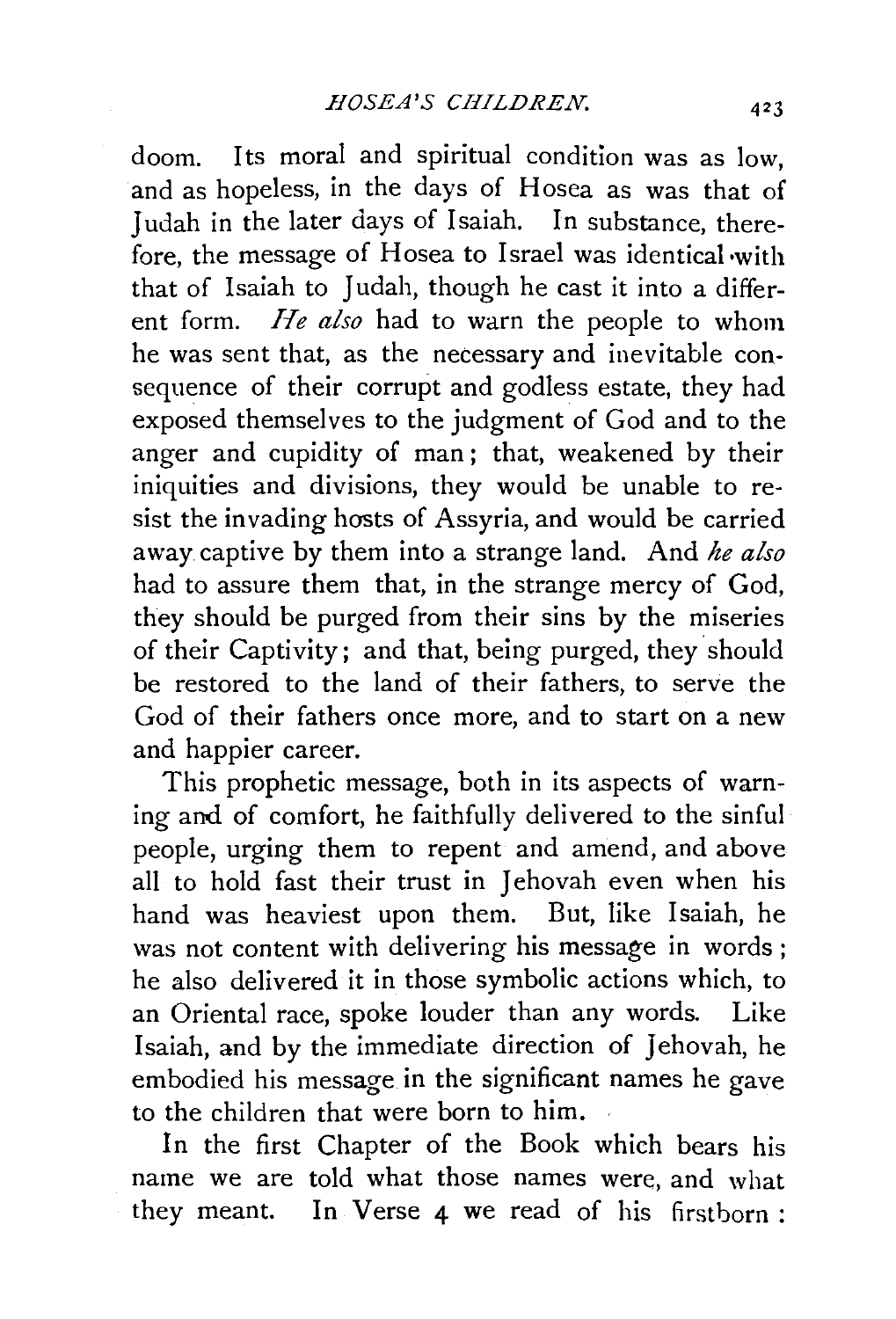"And the Lord said unto him, Caii his name *Jezreel;*  for yet a little while and *I will avmge the blood of Jezreel* upon the house of Jehu, and will bring the monarchy of the house of Israel to an end." Now Jezreel was the name of that open and fertile plain (better known to us by its Greek equivalent *Esdraelon)*  in the midst of the northern kingdom which has been the scene of most of the great battles fought in Palestine from the days of the Judges to the days of the Crusaders. It was also the name of a royal city which stood on a "commanding site near the eastern extremity of the plain, a spur of mount Gilboa," the city in which Ahab and Jezebel held their court, practised their foul idolatries, and committed many murders as insolent as that by which they gained possession of Naboth's vineyard. This city of Jezreel, like the plain of Jezreel, was steeped in human blood. "Here Joram died of his wounds; here Ahaziah was mortally smitten; here Jezebel met her ghastly fate;" and here " all that remained of the house of Ahab, and all his great men and his kinsfolk and priests fell" under the avenging sword of Jehu. "The blood of Jezreel" was, therefore, the blood shed by Ahab and his cruel masterful wife ; the blood shed in their unhallowed crusade against the prophets of Jehovah and against as many of the people as would not bow the knee to Baal; and especially, perhaps, the blood of Naboththe judicial murder, the typical crime, which appears and reappears in the prophetic writings of Israel with a ghastly and terrible pertinacity.

But why was this blood to be "avenged upon the house of Jehu"-Jehu, who had been very zealous against the guilty house of Ahab, cutting them off from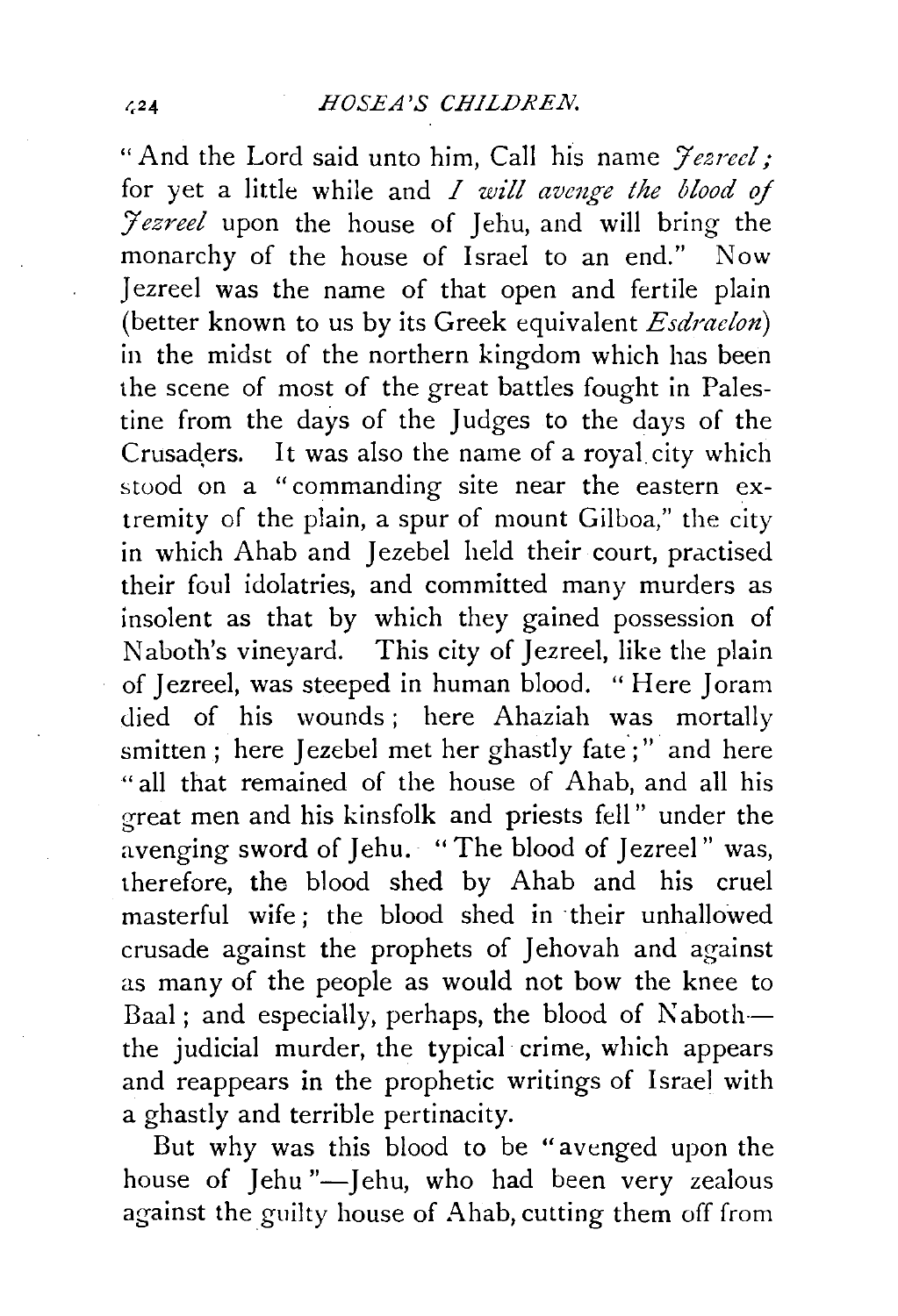the face of the earth? Partly, no doubt, because in smiting the house of Ahab Jehu had shewn a ferocity, a thirst for blood, like their own: but, mainly, because the descendants of Jehu were now falling into the very sins of Ahab; because under their rule idolatry was once more lifting up its head, and Jehovah Himself was "only a Baal" to them, only one of many masters;<sup>1</sup> because there was "no truthfulness and no love, and no knowledge of God in the land, but cursing, and lying, and robbery, and adultery."<sup>2</sup> And how should a people be strong who are guilty of such sins as these ? how should a dynasty stand which fostered such sins as these, and set an example of all iniquity ? The bloodguiltiness of Ahab's house was to be avenged on the house of Jehu because that house, called to avenge the crimes of Ahab, was reproducing and sanctioning them.

When Hosea called his firstborn *Jezreel*, then, he meant the name to recall the blood shed, the guilt incurred at Jezreel, the blood that cried for vengeance from plain and city, and to warn the people that its cry would be heard, that guilt so heinous *must* receive the doom it had provoked and deserved.

But he meant far more than this. He meant, by *a*  kind of pun suggested by this Name, to imply that the sinful people to whom he proclaimed an impending. judgment had lost their power, their preeminence, with God. In the Hebrew Jezreel is pronounced *I:::-re-el,* and sounds so like *Is-ra-el,* that the Jews to whom Hosea was sent would at once catch the play of sound, and understand that they were no longer deemed worthy of the name of which they were so proud; that instead of being named after Is-ra-el, the

 $\frac{1}{2}$  Hosea ii. 16.  $\frac{1}{2}$  Hosea ii. 16.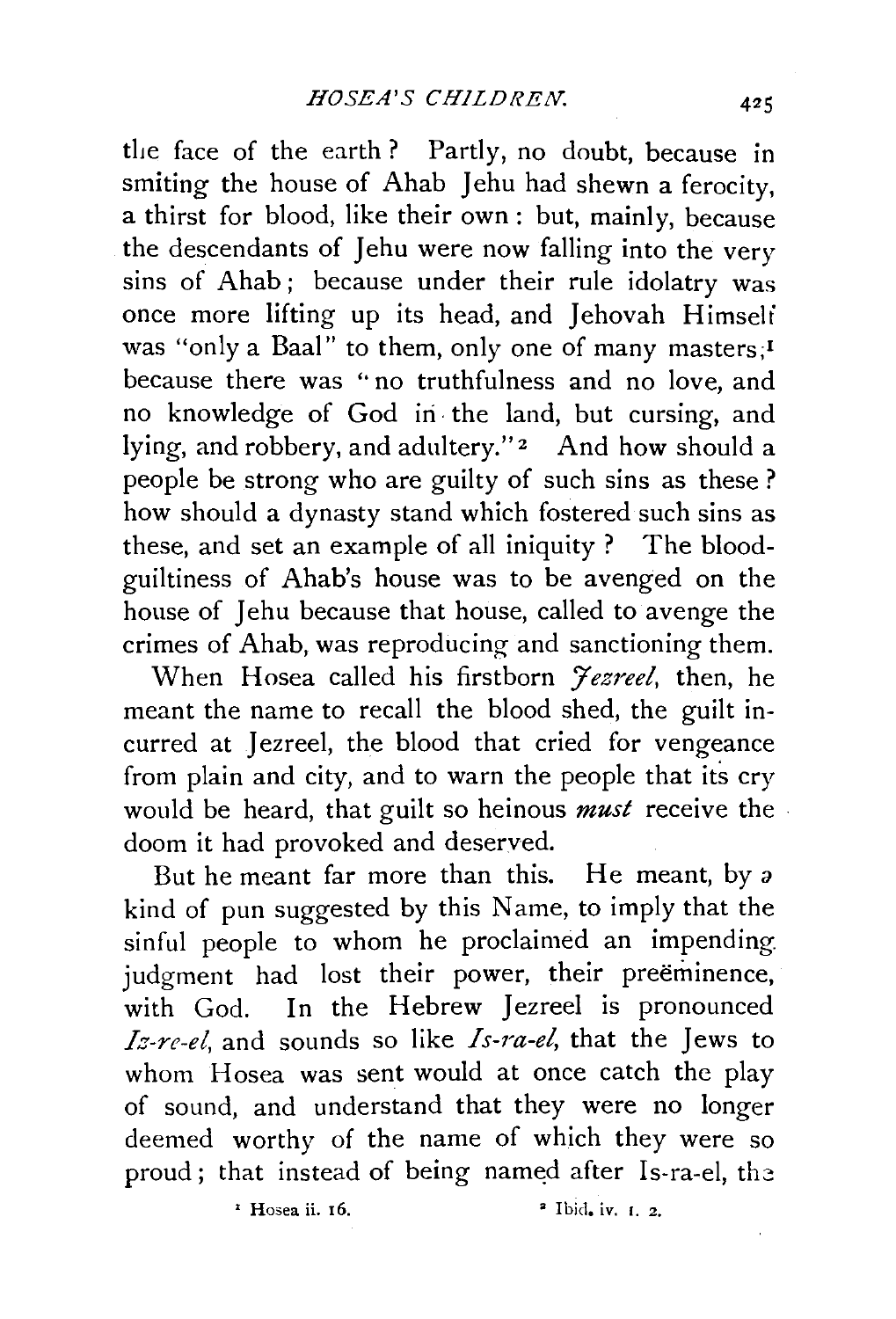"prince with God," they were rather to be called Iz-re-el, to bear the name of the wicked city in which Ahab and Jezebel had rioted in murder and lust, and Jehu had cut them off with a savage cruelty not unlike their own, the doomed city over which there now hung the cloud of Divine anger and judgment.

The word *Jezreel*, again, has a double significance. It means *God scatters* and *God sows.* No doubt there is here a reminiscence of the fertile plain on which so many battles have been fought. So fertile was it that the Hebrews called it *God's sowing.* But as the sower *scatters* his seed in the soil, the word came also to mean *God's scattering.* And when Hosea used the word in a prophecy of judgment, there could be no doubt in which of these two senses he used it. He meant it to denote, as a people so quick to detect the omens in words would instantly discern, that they would be driven out from the land of their fathers, and *scattered* in a strange land.

How much, then, and how much of Hosea's prophetic message, would the name of his firstborn convey to men to whom the prophet was as familiar a figure as the preacher is to us, and who were accustomed to ponder on the meaning of his symbolical actions and pregnant words! Here was a child named *Jezreel* on purpose to call their attention to the meaning of that word, and to illustrate a prediction which had fallen from the Prophet's lips. Who can doubt that, as they considered the Name in connection with the prophecy, they would see in it all that we have seen and more ? They would at least find in it a prediction that the blood shed at Jezreel was to be avenged by a judgment which would destroy their monarchy, and bring their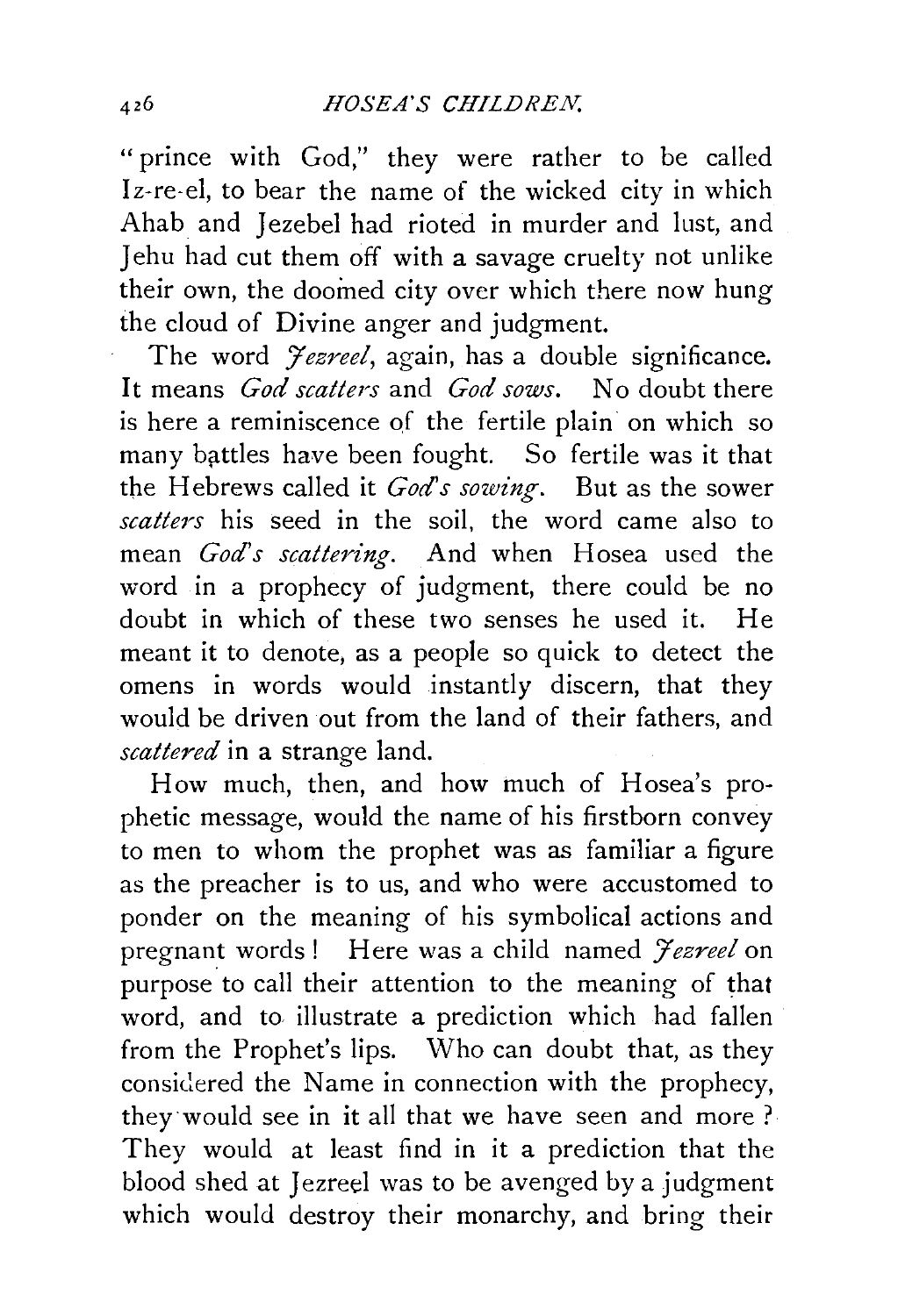kingdom to an end ; a prediction that *Is-ra-el* was tc Le degraded into *Iz-re-el,* the prince with God into a guilty outcast from his favour : and a prediction that they were to be *scattered by God* for their sins, in heathen and hostile lands.

From Verse 6 of the same Chapter we learn that, after an undefined interval, a second child, a daughter, was born to Hosea, concerning whom he received the command: "Call her name *Lo-ruhamah (i.e., Not-pitied)*, for *I will no more have pity* upon the house of Israel, and much less will I forgive them." It is easy to see why, if Hosea wished to convey an effective and emphatic warning to Israel, he should call his little daughter *Not-pitied*. For the Jews had often been warned, often been threatened with a terrible judgment for their sins, and yet no final, no exterminating doom had fallen upon them. There had always been some loophole of escape; and, sooner or later, they had found and taken it. *They* had repented and turned to the Lord for a time, or their kings had repented and carried out a partial reformation of public manners. And God had always been very good, and easy to be entreated. What reason was there to fear that He would not be as easy with them in any coming peril, and have compassion on them, and forgive their sins? " There is this reason," replies the Prophet, " Your name henceforth, like that of this child, is to be *Not*pitied. Do not delude yourselves with vain hopes. God will no more have compassion-what you mean by compassion-on you; much less will he forgive your sins, and turn aside the retribution you have pro voked by them." And so, in addition to the name Iz-re-el, which implied their fall and guilt and danger,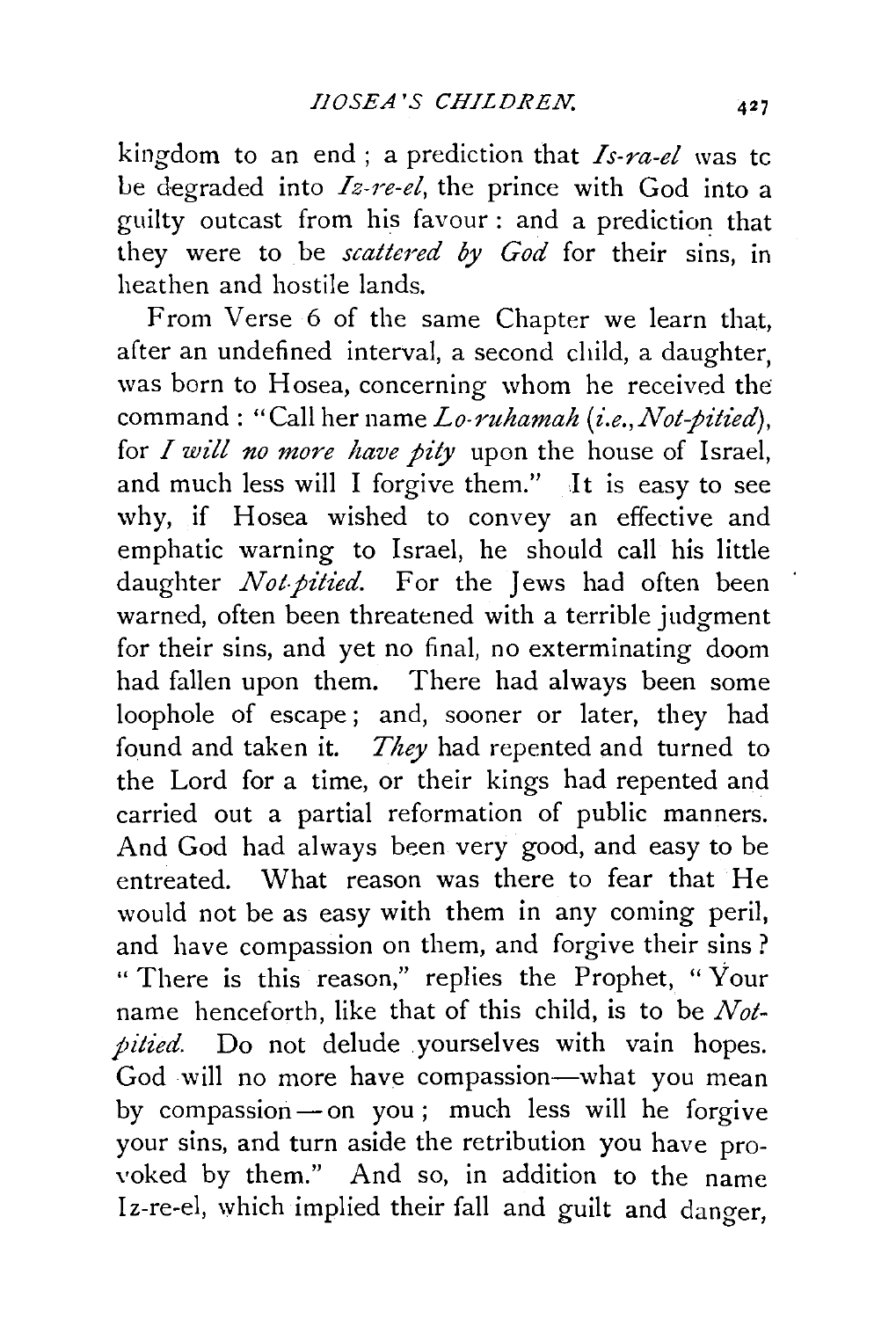this new name, *Lo-ruhamalt,* is fastened upon them to denote that there was no refuge for them even in the mercy of God itself.

That would be a hard saying to them, and well-nigh incredible. It was their boast, and continued to be their boast down to Apostolic times, "The people of the Lord, the people of the Lord, are we." And could God forget the people whom He had chosen for Himself, the seed of Abraham, the heirs of the Covenant, and abandon them to the tender mercies of the heathen which were so cruel? If we turn to Verses  $8$  and  $9$  of this first Chapter we shall see how even this last refuge is closed against them by the Prophet. For there we read that, when poor little *Not-pitied* was weanedwhich, according to the Oriental custom of that time, would not be till she was three years old-another child was given to Hosea, of whom it was said, "Call his name *Lo-ammi (i.e., Not-my-people)*; for *ye are not my people,* and, as for Me, I will be none of yours." Not only would God shut up his bowels of compassion toward them; He would also reject them, and cast them down from their pride of place as a sacred nation, a chosen and peculiar people. They should no longer be able to boast themselves, "The people of the Lord are we," or to rest in his covenant with them. They had violated that covenant ; and henceforth God, instead of knowing them as *My-people*, would know them only as *Not-my-people.* 

Now, if we try to conceive the scene that passed before the men of Israel for some seven years in the house and family of the Prophet, we shall understand, I think, how those among them whose spiritual apprehension was not wholly blunted would feel as if  $\frac{1}{4}$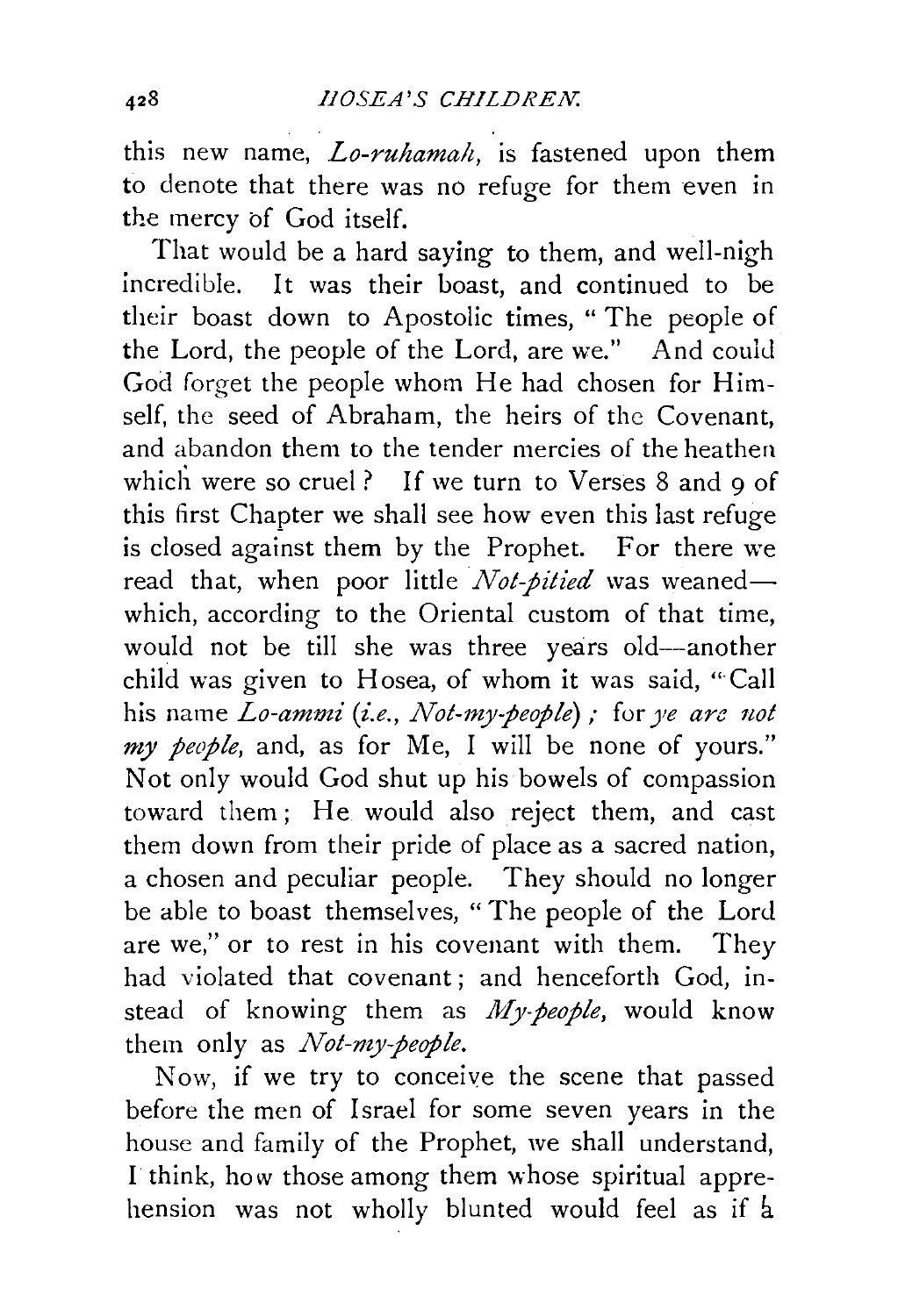grim circle of doom was closing in upon them, and every possible loophole of escape being stopped up. Here was a man, whom they confessed to be a man of God, for ever warning them that, as the natural and inevitable outcome of their guilt, a day of terrible retribution was at hand, on ' which God would cast them off, delivering them into the hands of their sins, and refusing to have mercy upon them. Here was a man whose very children were pressed into the service of his prophetic errand, set no less than himself for signs and portents in Israel; and as his children are born to him, he gives them names, and that by the immediate direction of Jehovah Himself, which are full of the most ominous significance. The names of Hosea's children are also the names of those who affected to be, who, despite all their sins, prided themselves on being, the children of the living God. And God calls them no longer Is-ra-el, but Iz-re-el,not Prevailing-with God that is, but *Scattered-by-God*; no longer *Pitied,* but *Not-pitied;* no longer *My-people,*  but *Not-my-people.* Every door of hope was closed and made fast against them ; and they were left, in their guilt, to their doom, unpitied and rejected by the God who was their Strength and their Shield.

This is the dark side of the picture : but is there no bright side to it? We have seen *the warning* of the Prophet embodied in the names of his children ; but where is that assurance of mercy and redemption which he was also commissioned to deliver? If we would see how these significant Names were made to convey *the promise* of Hosea's message, as well as its warning, we must turn to the second Chapter of this VOL. X. 29

429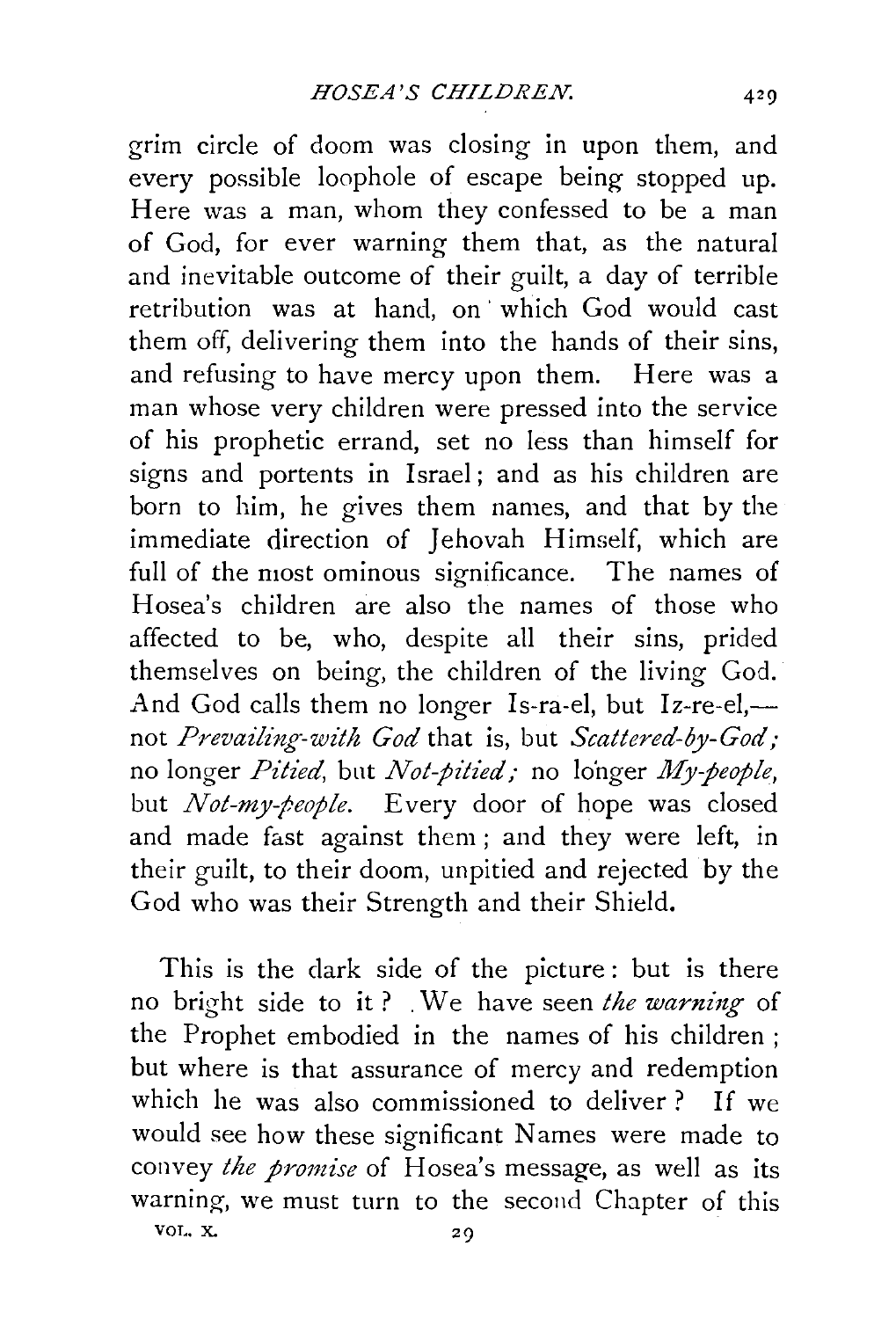singular Prophecy. Mark how it opens (Verse 1): "Say ye unto your brethren"-i.e., Let the men of Israel say one to another-" *Ammi,* and to your sisters *Ruhamah."* In the former Chapter the people hac been taught to call themselves *Lo-ammi (Not-my*people) and Lo-ruhamah *(Not-pitied).* Now they are to drop the negative (" Lo ") prefixed to their. names, and to call themselves *Ammi* instead of *Lo-ammi, Ruhamah* instead of *Lo-ruhamah,- Pitied* instead of *Not-pitied,* and *My-people* instead of *Not-my-people.* 

It is instructive and pathetic to note how this great change was to be brought about. Not by escaping their doom, but by bearing it; not by evading the threatened judgment, but by enduring it, was thal great change of character to be effected which carried with it a change of position and name. In their Captivity they were to recognize and renounce the sins by which they had alienated themselves from the life of God: they were to repent and to turn to Him with full purpose of heart.<sup>1</sup> In the valley of tribulation they were to find a door of hope.<sup>2</sup> In the darkest moment of their distress God would speak "comfortingly unto them." 3 And then, in that day, the very day on which they really and sincerely turned to Him, God would turn to them in loving-kindness and in mercies, as He had already turned to them in righteousness and in judgment. 4 And God being reconciled to them, all things would be at peace with them, all things would become theirs. In a charming parable,5 Hosea sets forth the sympathy of Nature with the friends of God, and describes her as adding

 $\bullet$  Chapter ii. 6-13.  $\bullet$  Verse 15.  $\bullet$  Verse 14.  $4$  Verse I $\circ$ .  $5$  Verses 2I and 22.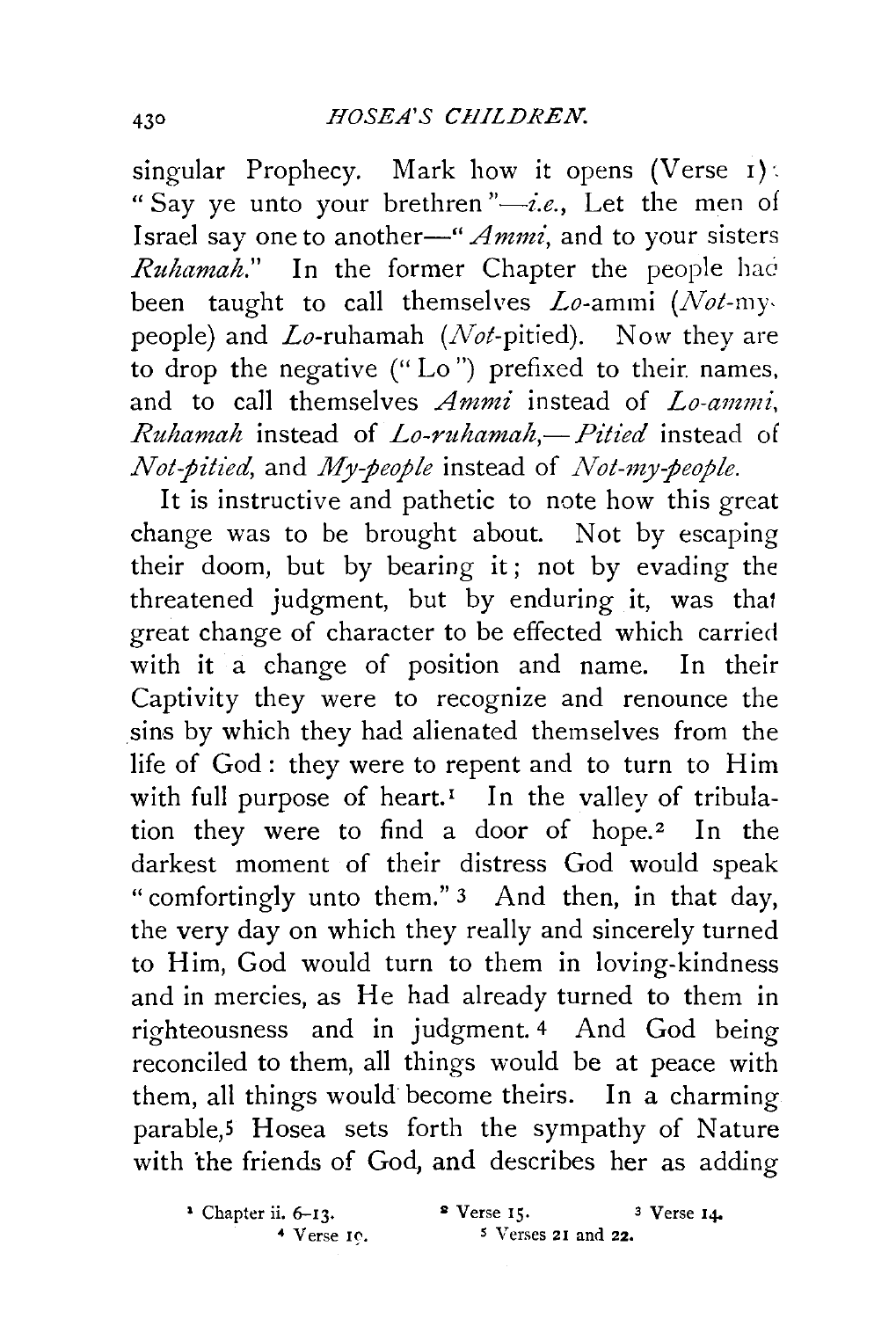her importunate supplication to the supplication of Israel for a gracious heaven and a fruitful earth. Restored from captivity to a wasted land, Israel needs corn and wine and oil, and craves them. The corn and wine and oil depend on the bounty of the earth, and beseech it to yield its kindly nourishment and genial warmth, that they *may* refresh and gladden Israel. The earth depends upon the heavens, on dew and rain and sunshine, and beseeches them to shed their kindly influences upon it. The heavens, in their turn, depend on God, and beseech Him to speak the quickening word, to give the command for which alone they wait. And God listens to this universal prayer. He speaks the word, and the heavens drop fatness, and the earth yields her increase, and the corn and wine and oil offer their nourishment and refreshment to the restored and reconciled Israel, who still bears the name lz-re-el indeed, but now bears it in its better sense, and thinks of herself as one *sown*, but not as one *scattered*, by Jehovah.

Thus, despite their iniquity, and through the very judgments which punished it, the Divine promise<sup>1</sup> was to be fulfilled : " Nevertheless the number of the children of Israel shall be as the sand of the sea, which cannot be measured nor numbered; and it should come to pass that instead of its being said unto them *Not-my-people,* it shall be said unto them, *Sons. of-the-living-God."* 

All this brighter side of the Prophetic Message is summed up, in the most wonderful way, in the last Verse of this Second Chapter ; nay, more, in this single verse-and there are few Verses even in the

1 Chapter.i. Verse 10.